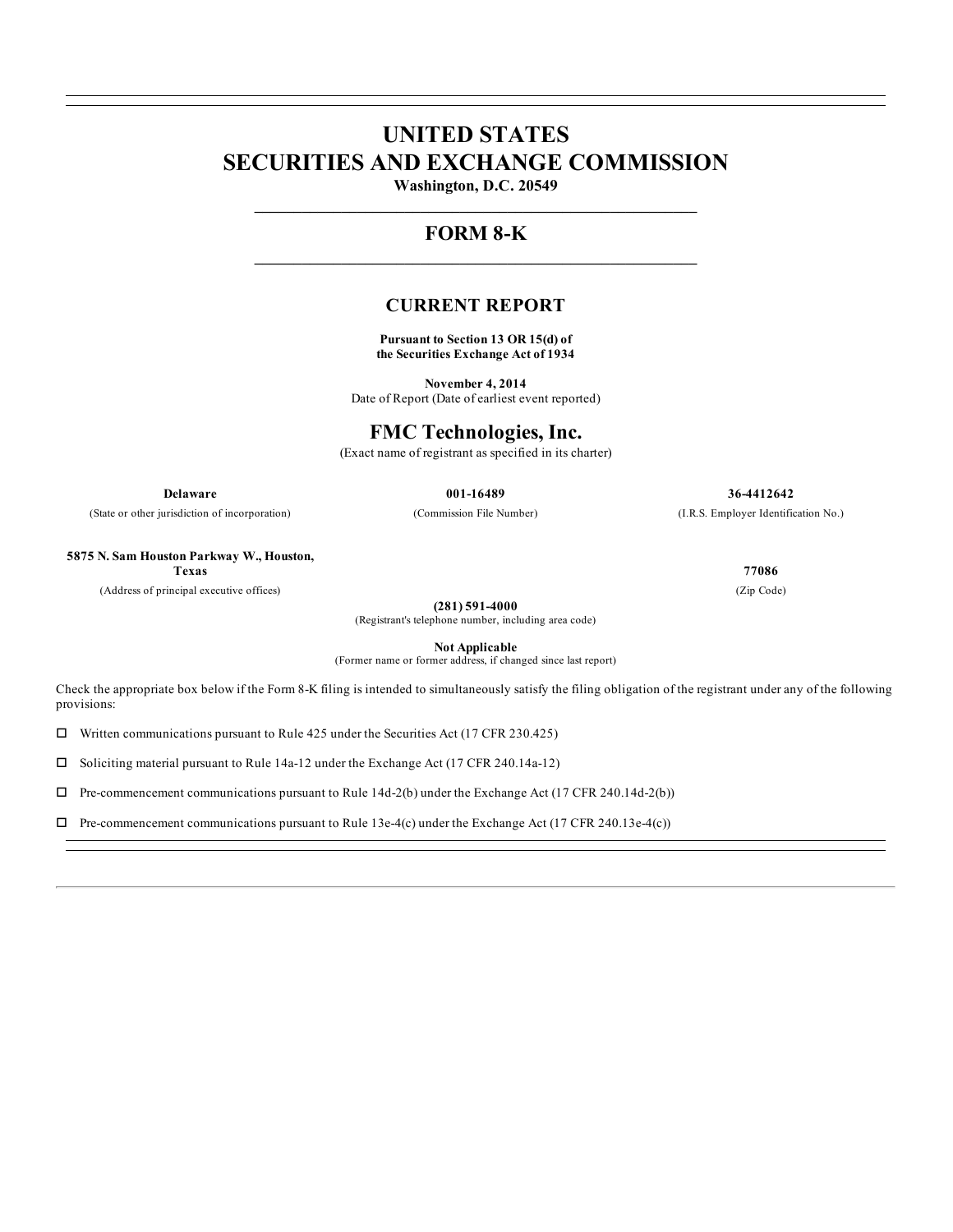#### Item 5.02 Departure of Directors or Certain Officers; Election of Directors; Appointment of Certain Officers; Compensatory Arrangements of **Certain Officers**

(d) At a meeting of the Board of Directors (the "Board") of FMC Technologies, Inc. (the "Company") on October 3, 2014, based on the recommendation of the Company's Nominating and Governance Committee, the Board increased the size of the Board from 12 directors to 13 directors. The Board nominated Mr. Peter Oosterveer as a director of the Board to fill the vacancy created by the increase in the size of the Board. Mr. Oosterveer accepted his nomination on November 4, 2014. Mr. Oosterveer will join the Board effective February 1, 2015. As of the date of this filing, the Board has not yet determined the committee(s) to which Mr. Oosterveer will be appointed.

For his service, Mr. Oosterveer will receive compensation commensurate with that received by the Company's other non-employee directors, including awards under the Company's Amended and Restated Incentive Compensation and Stock Plan. His 2015 compensation will be pro-rated, as applicable, to reflect his length of service in 2015. The description of such compensatory arrangements under the caption "Director Compensation" in the Company's Definitive Proxy Statement, filed with the Securities and Exchange Commission on April 2, 2014, is incorporated herein by reference.

There are no understandings or arrangements between Mr. Oosterveer and any other person pursuant to which he was selected as a director. There is no relationship between Mr. Oosterveer and the Company or any of its subsidiaries that would require disclosure pursuant to Item 404(a) of Regulation S-K.

On November 7, 2014, the Company issued a news release announcing the new director appointment, a copy of which is filed herewith as Exhibit 99.1.

#### **Item 9.01 Financial Statements and Exhibits**

(d) Exhibits

#### **Exhibit No. Description of Exhibit**

99.1 News Release issued by FMC Technologies, Inc. dated November 7, 2014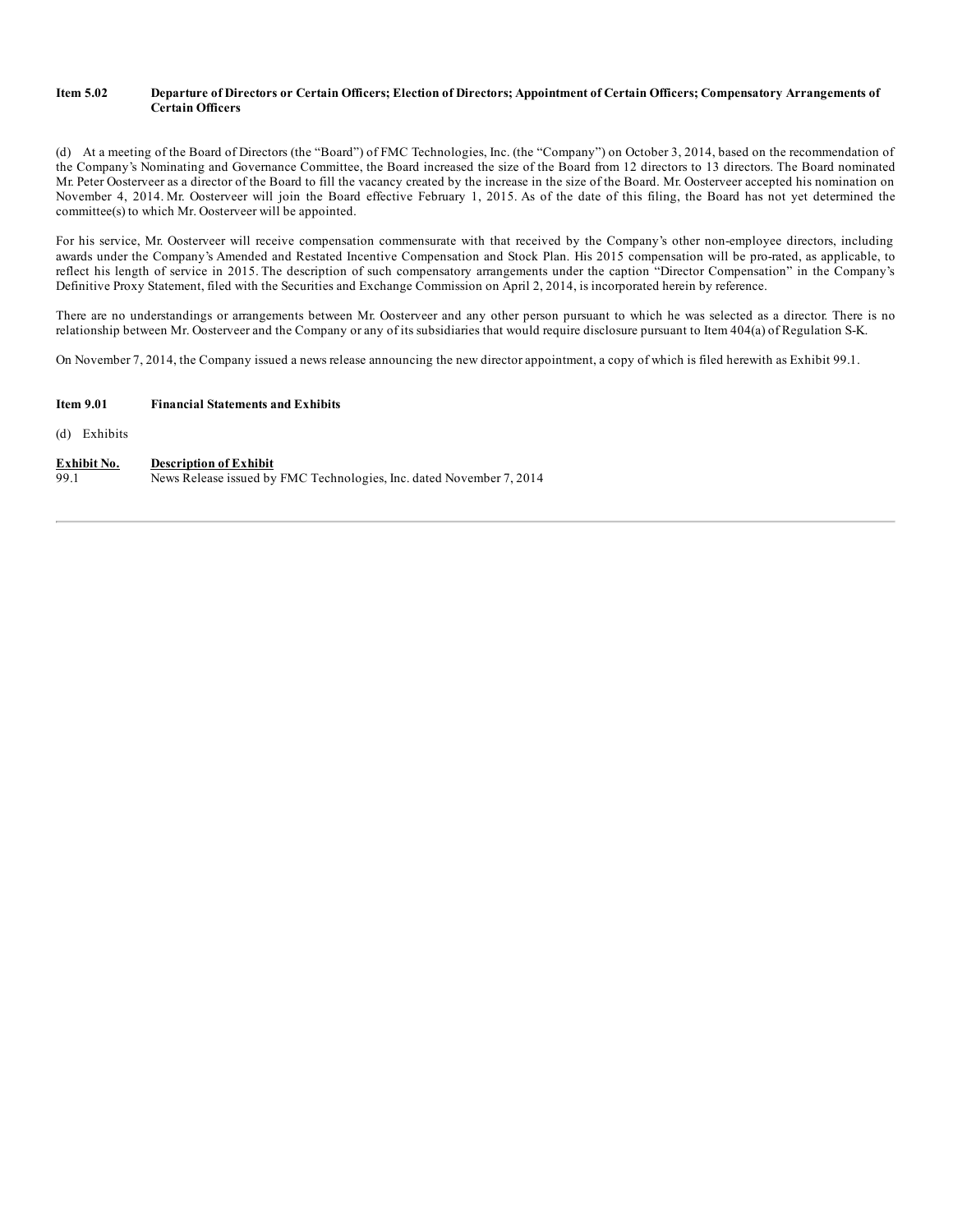#### **SIGNATURE**

Pursuant to the requirements of the Securities Exchange Act of 1934, the registrant has duly caused this report to be signed on its behalf by the undersigned hereunto duly authorized.

#### **FMC TECHNOLOGIES, INC.**

Dated: November 7, 2014 Name: Mark J. Scott

By: /s/ Mark J. Scott

Title: Vice President, Administration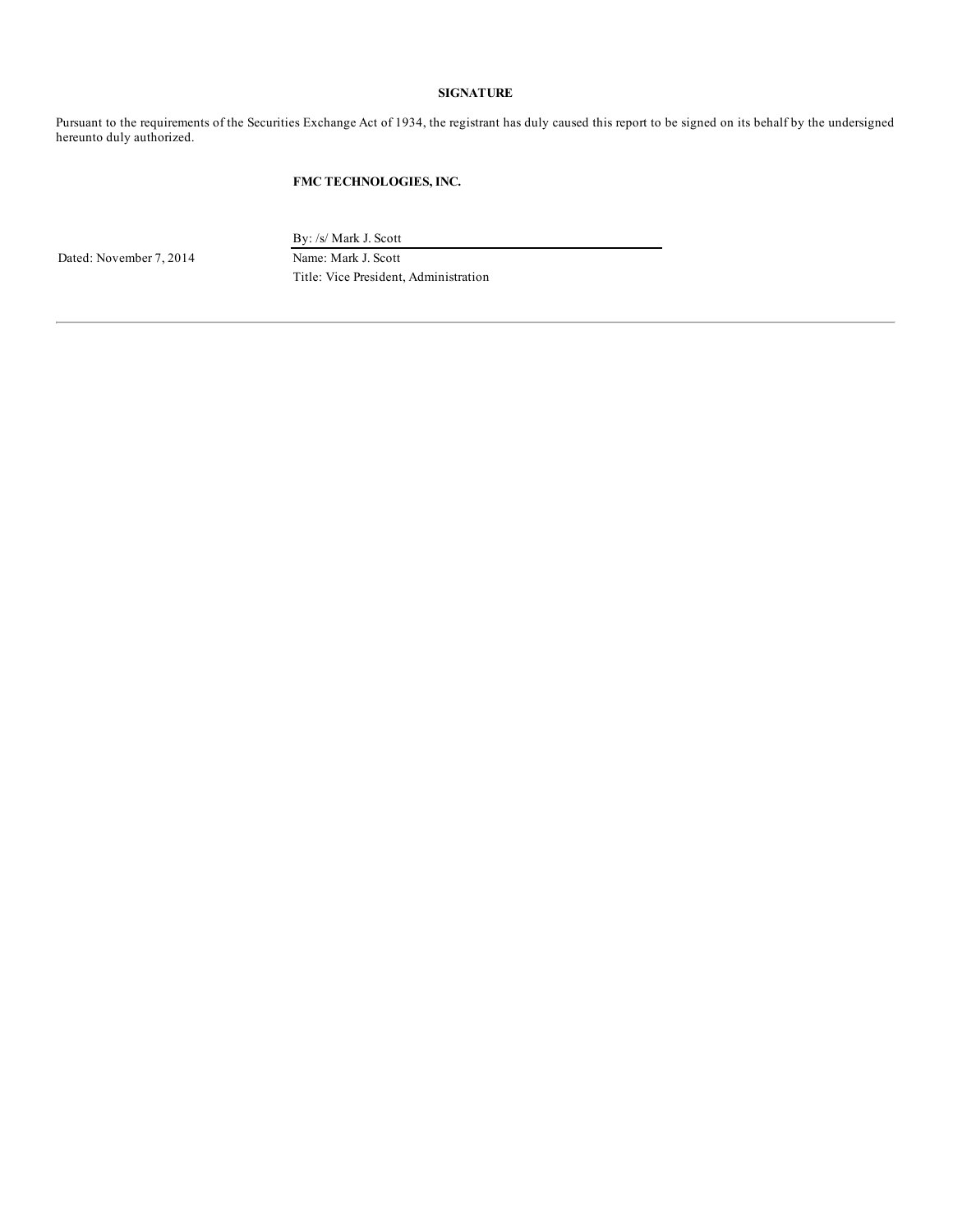### **Exhibit Index**

**Exhibit No. Description of Exhibit** 99.1 News Release issued by FMC Technologies, Inc. dated November 7, 2014